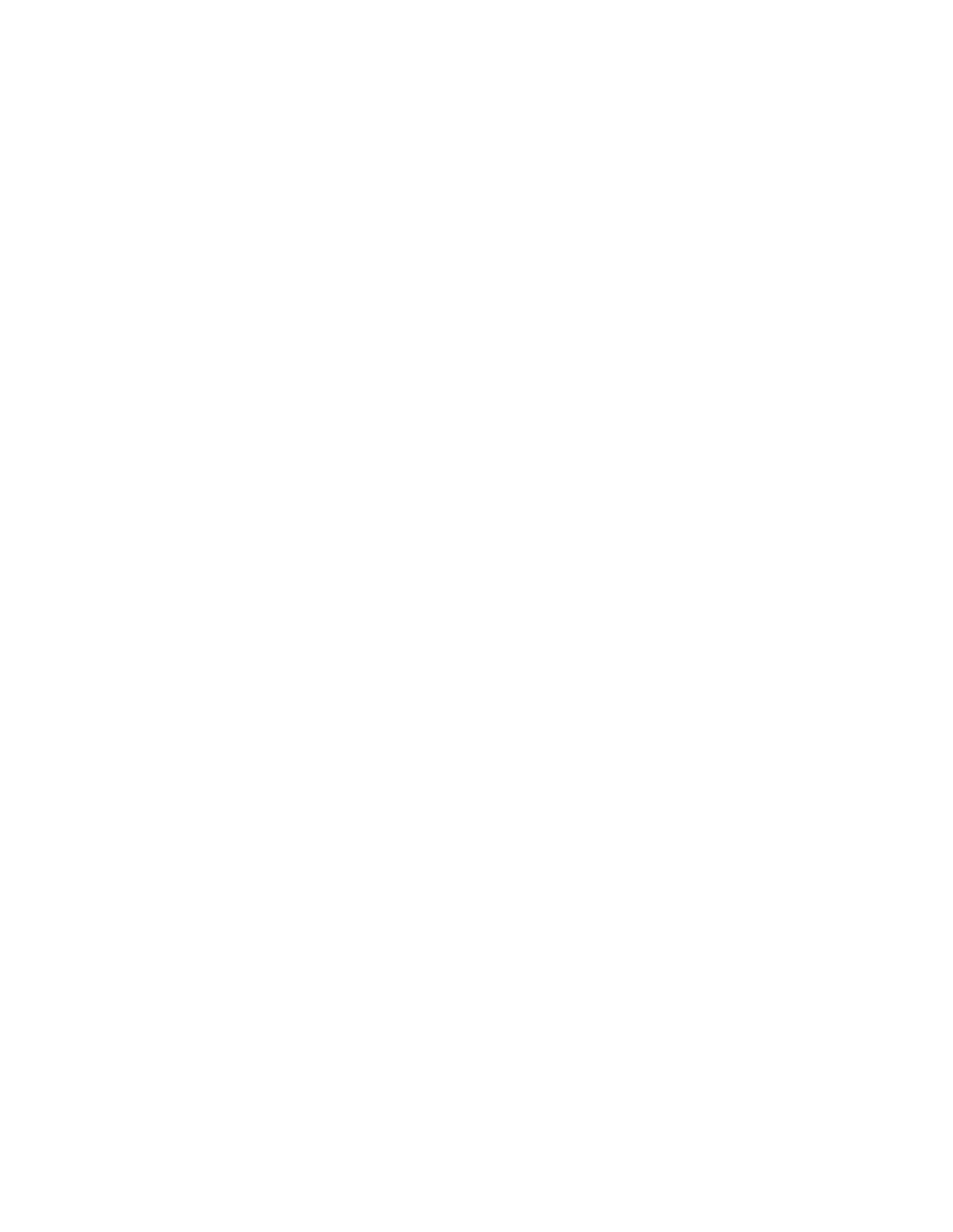#### **BURKE, Justice.**

[¶1] Randall and Carmen Sinclair brought an action against the City of Gillette asserting three claims for relief, including a claim for damages under the Wyoming Governmental Claims Act. The City asserted governmental immunity and moved to dismiss that claim. The district court granted the motion to dismiss, and the Sinclairs appealed. We agree with the district court that the Sinclairs' claim is not cognizable under the Wyoming Governmental Claims Act, and will affirm the district court's order dismissing the claim.

#### *ISSUES*

[¶2] The Sinclairs raise two issues:

1. Did the district court err when it concluded that the Sinclairs' damages claims against the City of Gillette are barred by the Wyoming Governmental Claims Act?

2. Does the application of immunity based on the Wyoming Governmental Claims Act as applied to negligence, trespass, and forcible taking of property claims which arise in the operation of public utilities and services violate the due process, equal protection, and open court protections of the United States and Wyoming Constitutions?

### *FACTS*

[¶3] The Sinclairs own property in Campbell County, Wyoming, near the City of Gillette.<sup>1</sup> In the early summer of 2008, the Sinclairs noticed survey crews setting up instruments on their property. The surveyors were working under a contract with the City to develop an expansion of the City's storm drain system. The Sinclairs objected, asserting that the City had no right to install the storm drain across their property. Despite the Sinclairs' protests, the surveyors continued their work. The Sinclairs took their complaint to the City, still maintaining that it had no easement or other legal right to locate the storm drain on their property. According to the Sinclairs' complaint, the engineering staff "forcefully" disagreed.

<sup>&</sup>lt;sup>1</sup> Because this case comes before us after a motion to dismiss, the facts have not yet been developed. This factual summary is based on the allegations of the complaint.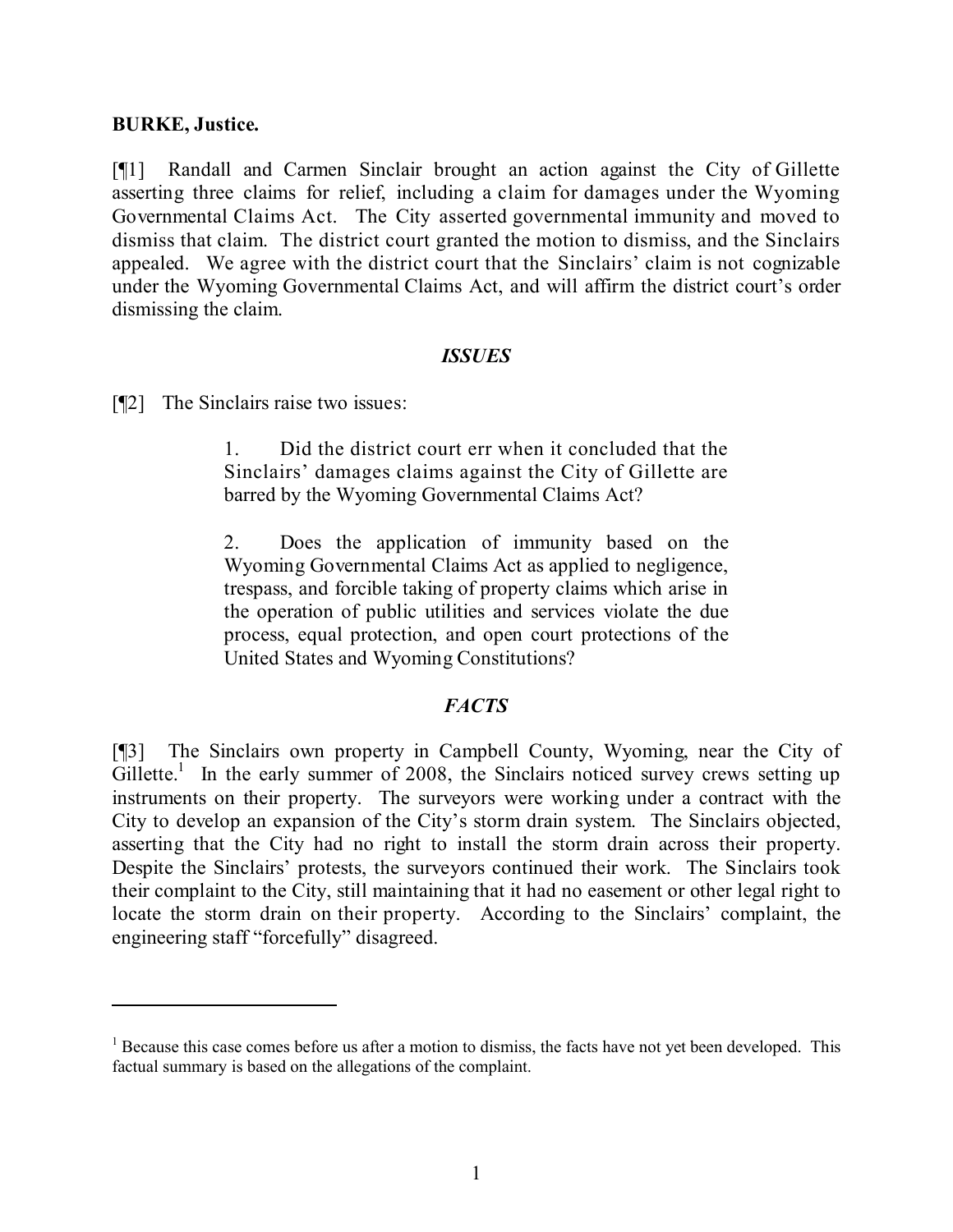[¶4] During the summer of 2008, City employees and contractors made a large excavation across the Sinclairs' property. They installed a concrete storm drain approximately five feet tall and fourteen feet wide. They refilled the excavation and graded the lot. The Sinclairs continued to protest that the City had no legal right to install the storm drain across their property, but to no avail.<sup>2</sup> The storm drain currently remains in place.

[¶5] Pursuant to the Wyoming Governmental Claims Act, specifically Wyo. Stat. Ann. § 1-39-113 (LexisNexis 2009), the Sinclairs presented notice of their claim to the City. They followed up by filing a complaint in the district court, setting forth three claims for relief. In the first, they sought an injunction ordering the City to remove the storm drain and restore the property. In the second, entitled "Statutory Damages," they requested compensation pursuant to Wyoming's Eminent Domain Act, specifically Wyo. Stat. Ann. §§ 1-26-506 – 508. 3 In the third, entitled "Alternative Damages," the Sinclairs claimed that, if they were not granted injunctive relief, they were entitled to an award of damages, including the loss in value of the land, punitive damages against the City's contractor, and attorneys' fees and litigation costs.

 $[$ [[6] Pursuant to W.R.C.P. 12(b)(6), the City filed a motion to dismiss the Sinclairs' third claim. It asserted that the Wyoming Governmental Claims Act preserves governmental immunity with certain specified exceptions, and that the Sinclairs' claim did not fit within any of the statutory exceptions. The City conceded that the Sinclairs may be entitled to compensation pursuant to the Wyoming Eminent Domain Act, but maintained that the Wyoming Governmental Claims Act barred the Sinclairs' third claim for relief. The Sinclairs opposed the City's motion to dismiss, contending that the claim fit within one of the Act's exceptions, and that the City was not immune from suit.

[¶7] After briefing and oral argument, the district court concluded that the Sinclairs' third claim was not authorized under the Wyoming Governmental Claims Act, and granted the City's motion to dismiss the claim. In response to the Sinclairs' unopposed motion, the district court certified pursuant to W.R.C.P. 54(b) that this dismissal was a final judgment as to the Sinclairs' third claim, and that there was no just reason to delay entry of final judgment on the claim. The Sinclairs have appealed that final judgment, and the parties agreed to stay the remainder of the case pending the result of the appeal.

<sup>&</sup>lt;sup>2</sup> Apparently, the City was unaware that the property had been conveyed to the Sinclairs and purchased an easement from the prior owners of the property.

<sup>&</sup>lt;sup>3</sup> The complaint refers to Wyo. Stat. Ann.  $\S$  1-25-506 – 508, but there are no such statutory sections. When read in context, it is obvious that this is a typographical error, and that the Sinclairs intended to refer to Wyo. Stat. Ann. §§ 1-26-506 – 508.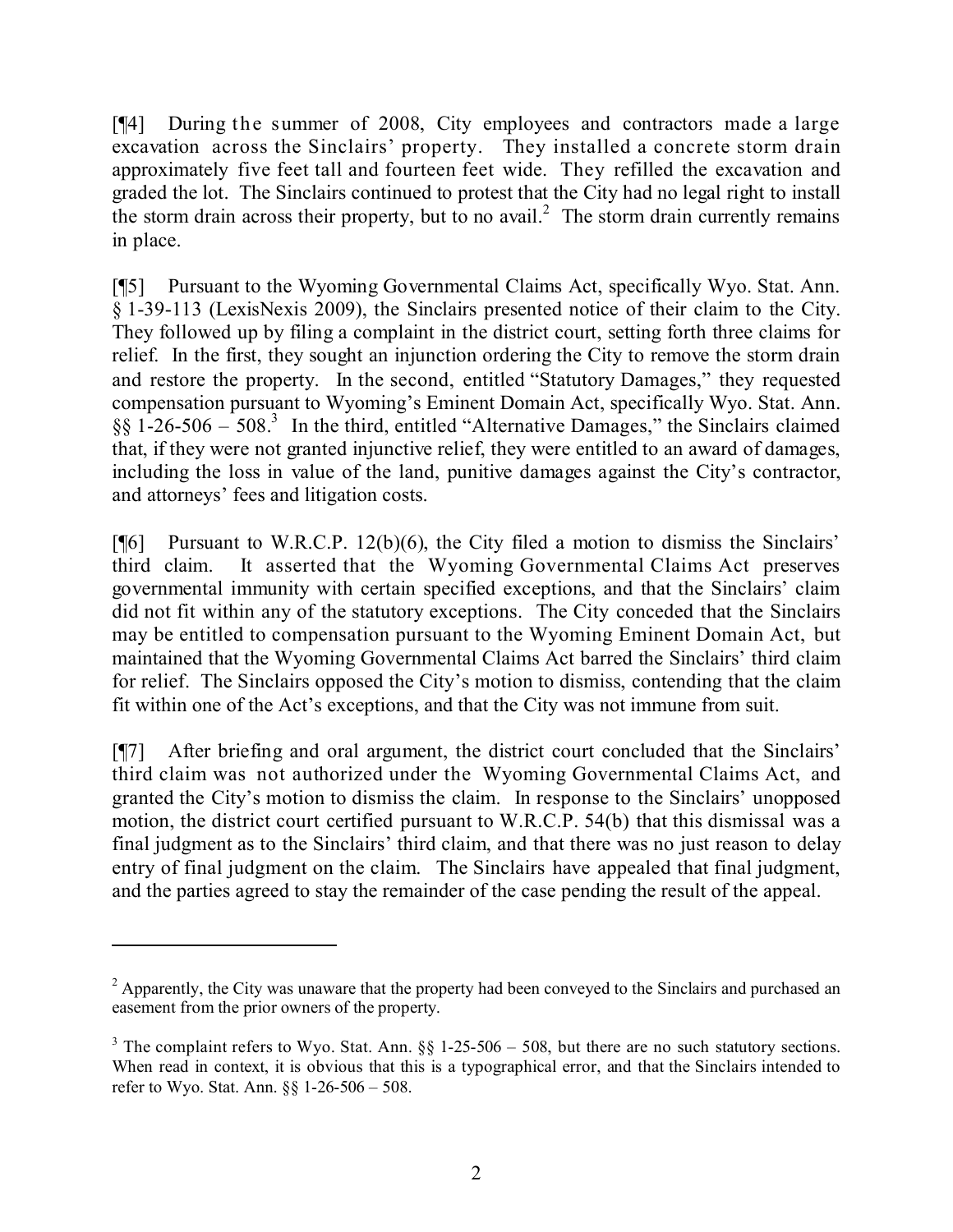#### *STANDARD OF REVIEW*

[¶8] When reviewing W.R.C.P. 12(b)(6) motions to dismiss, we accept the facts stated in the complaint as true and view them in the light most favorable to the plaintiff. We will sustain such a dismissal when it is certain from the face of the complaint that the plaintiff cannot assert any fact which would entitle him to relief.

*Belden v. Lampert*, 2011 WY 83, ¶ 6, 251 P.3d 325, 327 (Wyo. 2011), quoting *Cramer v. Powder River Coal, LLC*, 2009 WY 45, ¶ 35, 204 P.3d 974, 983 (Wyo. 2009). We must interpret the Wyoming Governmental Claims Act in order to determine whether the Sinclairs can assert a claim under its provisions. When we interpret statutes, our goal is to give effect to the intent of the legislature, and we "attempt to determine the legislature's intent based primarily on the plain and ordinary meaning of the words used in the statute." *Krenning v. Heart Mountain Irrigation Dist.*, 2009 WY 11, ¶ 9, 200 P.3d 774, 778 (Wyo. 2009). Statutory interpretation presents a question of law, so our review of the district court's conclusions is *de novo*. *Id*.; *Sinclair Oil Corp. v. Wyo. Dep't of Revenue*, 2010 WY 122, ¶ 7, 238 P.3d 568, 570 (Wyo. 2010).

[¶9] With specific regard to the Wyoming Governmental Claims Act, we have said that we should not "enlarge, stretch, expand[,] or extend" the statutory language to include "matters not falling within its express provisions." *State v. Watts*, 2008 WY 19, ¶ 19, 177 P.3d 793, 798 (Wyo. 2008). Instead, we use our "standard rules" of statutory interpretation "to determine whether the legislature intended that immunity be waived for a particular claim and will not resort to reliance upon previous unsupported and unnecessary suggestions that the act is to be interpreted either liberally or strictly." *Id*., ¶ 20, 177 P.3d at 798-99.

#### *DISCUSSION*

[¶10] We have often explained that the Wyoming Governmental Claims Act "provides broad governmental immunity from tort liability," but "also establishes a number of specified exceptions." *Krenning*, ¶ 21, 200 P.3d at 781. "Unless a claim falls within one of the statutory exceptions to governmental immunity, it will be barred." *City of Torrington v. Cottier*, 2006 WY 145, ¶ 7, 145 P.3d 1274, 1277 (Wyo. 2006). The Sinclairs' complaint does not specify any of the statutory exceptions to governmental immunity. They now contend, however, that the exception applicable to their claim is contained in Wyo. Stat. Ann. § 1-39-108(a), which provides as follows:

> A governmental entity is liable for damages resulting from bodily injury, wrongful death or property damage caused by the negligence of public employees while acting within the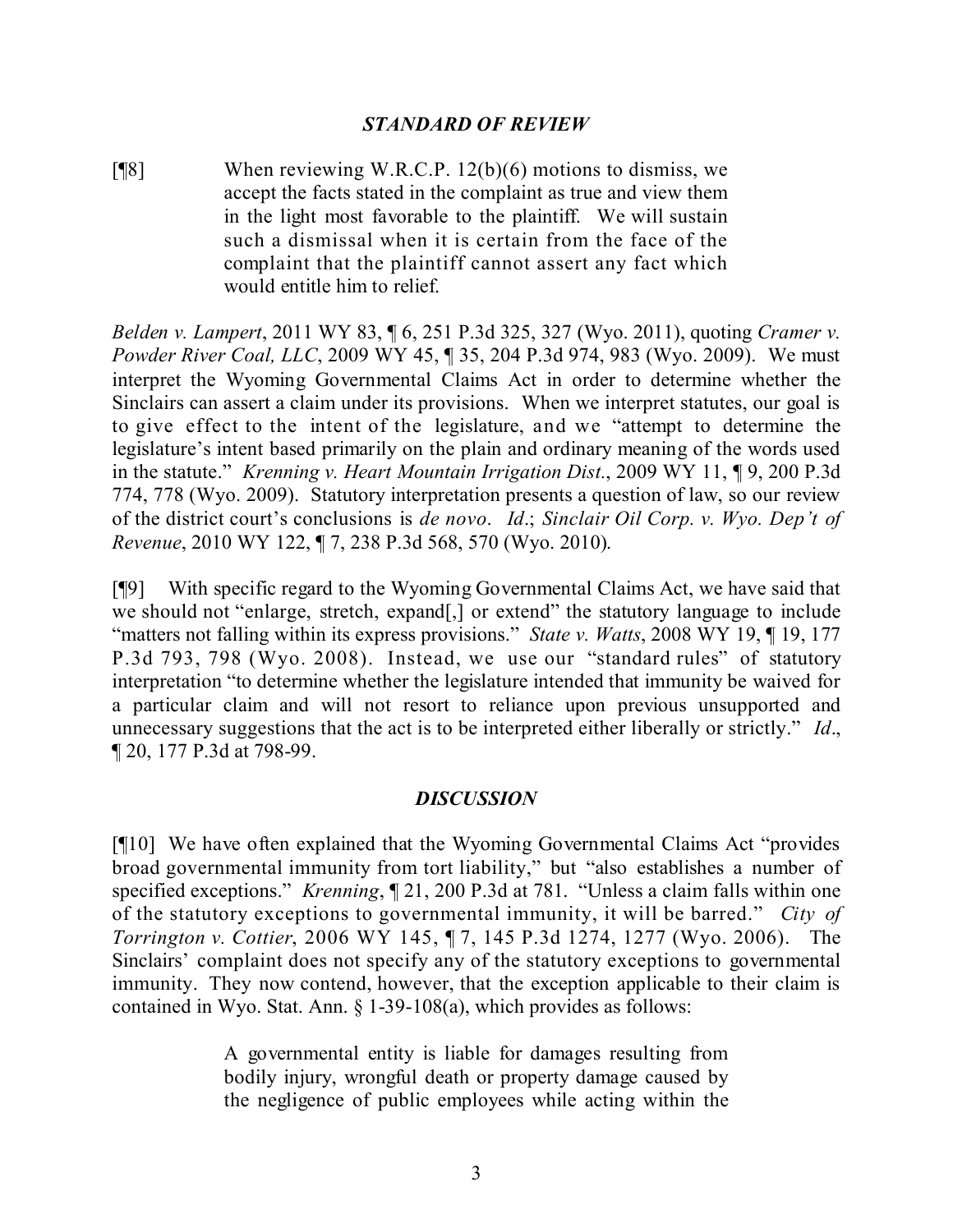scope of their duties in the operation of public utilities and services including gas, electricity, water, solid or liquid waste collection or disposal, heating and ground transportation.

[¶11] The negligence specifically alleged in the Sinclairs' complaint is that:

[E]mployees of the City were negligent and careless in failing to properly investigate the status of ownership of the land, particularly after the [Sinclairs] repeatedly complained that they owned the land and the City had no right to build the storm drain on the [Sinclairs'] land. Employees of the City negligently delegated the duty to research land ownership to Stetson Engineering.

The Sinclairs also alleged that the City's employees "either negligently made assumptions or intentionally stated untruths to the [Sinclairs] about their rights to use the [Sinclairs'] land," and "either negligently made assumptions or intentionally stated untruths to the [Sinclairs] about their rights to build the storm drain extension." No other allegations of negligence are made in the complaint. For purposes of this appeal, the City has conceded that its employees and contractors were negligent in their investigation of the ownership of the land.

[¶12] As noted before, the Wyoming Governmental Claims Act provides that a governmental entity may be held liable for "the negligence of public employees while acting within the scope of their duties in the operation of public utilities." Accordingly, the basic question we must answer is whether the City's negligence in failing to ascertain the ownership of the Sinclairs' property constitutes negligence in the "operation" of a public utility.

[¶13] We considered the statutory term "operation" in the case of *Sawyer v. City of Sheridan*, 793 P.2d 476 (Wyo. 1990), in which the Sawyers' property was damaged due to the failure of iron water pipes. The Sawyers claimed that the City was negligent in adopting an ordinance requiring iron pipes, and asserted that immunity for this negligence was waived because it related to the operation of a public utility. We did not think it necessary to provide a definition for the term operation, because

> even a superficial analysis of that exception to immunity reveals that the claim asserted is not encompassed by that statute. The asserted wrongdoing on the part of the City of Sheridan does not spring from "operation" of a public utility. The claim is clearly one which asserts that the Sheridan City Council was negligent in adopting an ordinance which proved over time to be unsatisfactory or perhaps even ill-considered.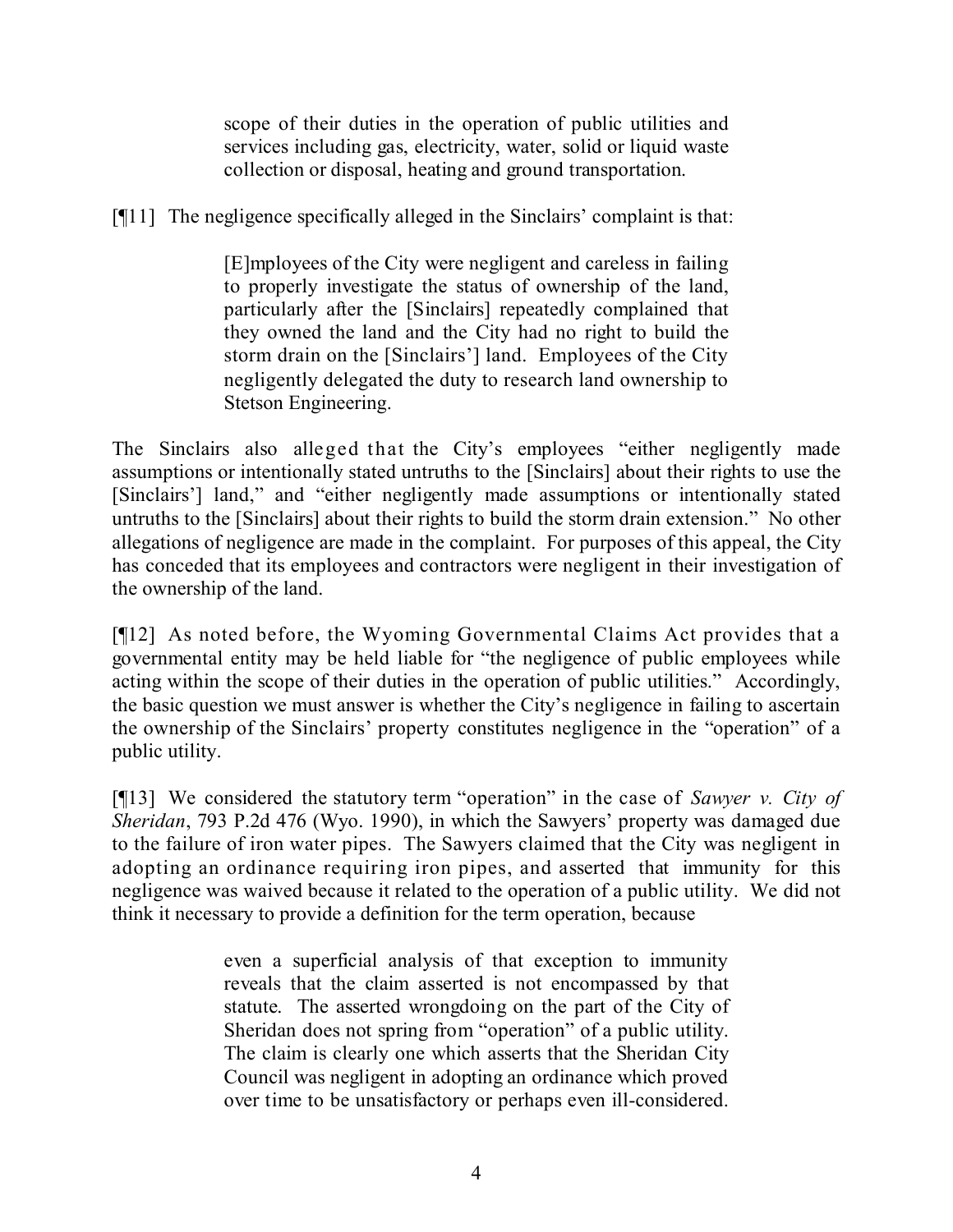Here, the complaint is not that a city employee committed an act of negligence in the operation of the water system; but, rather, that the Sheridan City Council should never have enacted an ordinance which included a requirement to use iron pipe. The claim simply does not fit in the niche provided by W.S. 1-39-108(a).

*Id*. at 478.

[¶14] The statutory term "operation" was further analyzed in *Cottier*, ¶¶ 8-13, 145 P.3d at 1278-80. In that case, Mr. Cottier's property was damaged by backed up sewage. The back-up was caused by tree roots in the main sewer line, and Mr. Cottier pursued a claim against the City for negligence in failing to keep the sewer lines open. The City moved to dismiss on the basis of governmental immunity. While acknowledging that there was an exception for the "operation" of a public utility, the City asserted that its negligence, if any, related to the maintenance of the sewer lines, not in their operation.

[¶15] We wrote that:

the proper question is what did the legislature mean by the phrase "operation of a public utility?" "Operation" is not further defined by the statute. When a term is not defined, we will furnish an ordinary and obvious meaning. *The American Heritage College Dictionary 975 (4th ed. 2004), defines "operation" as the "state of being operative or functional." See also Webster's Ninth New Collegiate Dictionary 827 (1991). Black's Law Dictionary 1092 (6th ed. 1990), defines "operation" as "the process of operating or mode of action."* . . .

Wyo. Stat. Ann. § 1-39-108 waives immunity for the negligence of public employees in the operation of public utilities and services including, solid or liquid waste collection or disposal. *In other words, the statute waives immunity for negligence in keeping the public utility operable or functional.*

*Cottier*, ¶¶ 8, 14, 145 P.3d at 1278, 1280 (emphasis added; footnote and internal citation omitted).

[¶16] The City of Gillette concedes for purposes of this appeal that it was negligent in investigating the ownership status of the Sinclairs' property. We conclude, however, that such negligence is unrelated to the "operation" of the storm drain. The storm drain